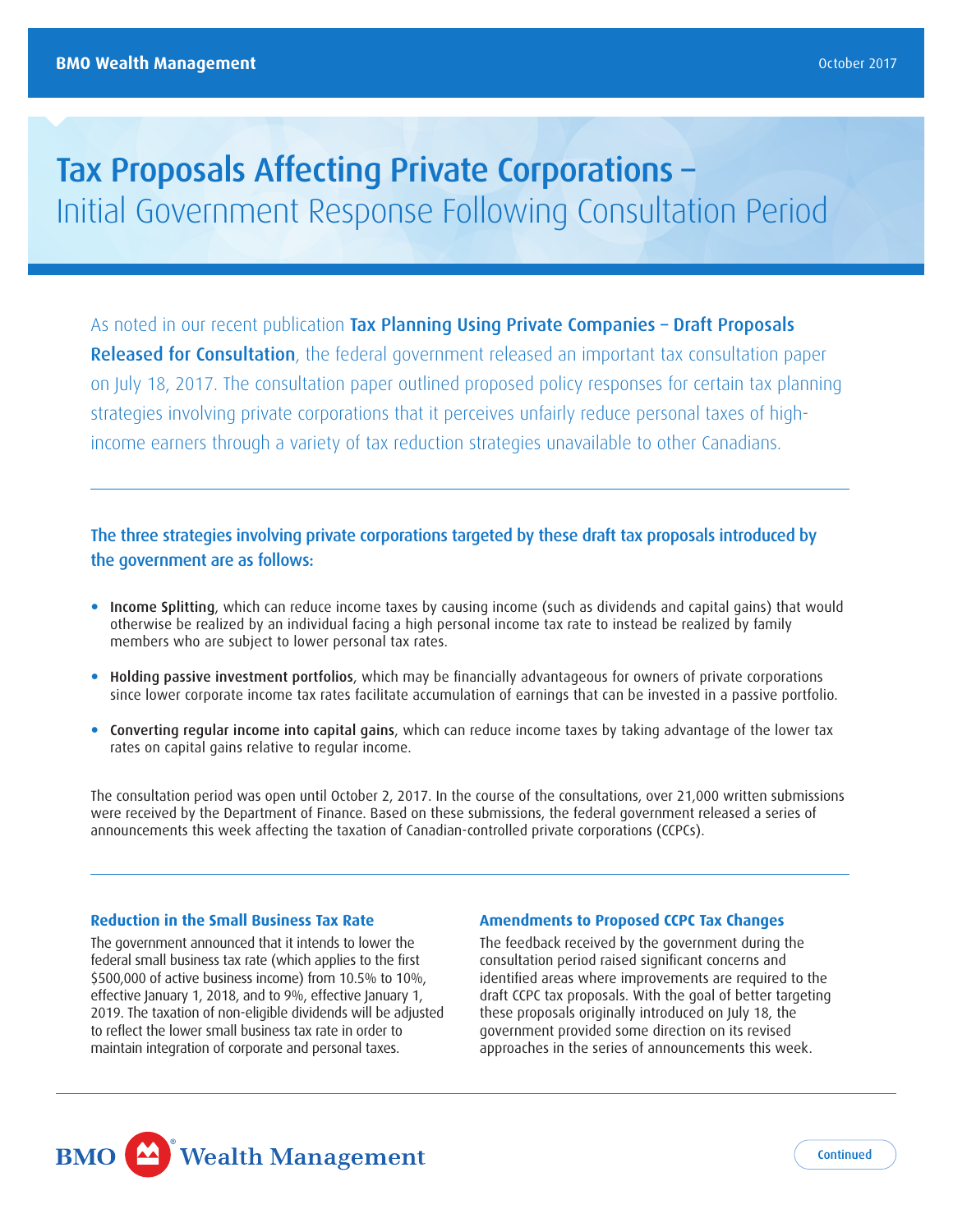Although specific amendments to the remaining proposals are still forthcoming, the government provided some initial guidance on impacts to the above proposed measures, as follows:

### • Income Splitting

#### *Sprinkling income*

The government indicated that it has recognized the complexity and the potential impact of the draft legislative proposals on small family businesses, noting that the measures could create uncertainty as to how amounts received from a family business would be taxed. As a result, it intends to simplify the proposals to limit the ability of owners of private corporations to lower their personal income taxes by sprinkling their income to family members who do not contribute to the business, but reiterated that the vast majority of private corporations should not be impacted by these measures.

To that end, the government intends to move forward with these measures to limit income sprinkling using private corporations, while ensuring that the rules will not impact businesses to the extent there are clear and meaningful contributions by spouses, children and other family members. Specifically, the government indicated that it will release revised draft legislative proposals later this fall outlining the proposed changes, which will be effective for the 2018 and subsequent taxation years.

#### *Lifetime Capital Gains Exemption (LCGE)*

The government noted that a number of submissions identified potential unintended consequences associated with the proposed measures to address the multiplication of the LCGE, including concerns raised about the potential impact on intergenerational transfers of family businesses. Based on this feedback, the government announced it will not be moving forward with the proposed measures to limit access to the Lifetime Capital Gains Exemption.

## Holding passive investment portfolios

The proposed measures involving passive investment income, considered the most controversial but also those least defined, seek to limit the tax deferral advantage that can be achieved if after-tax profits of an active business are retained within a private

corporation. Due to the lower corporate income tax rates a higher initial amount of after-tax capital can be invested within the corporation thereby resulting in a larger amount of net after-tax funds accumulated, in comparison to an individual earning the same business income personally and investing the after-tax funds personally.

Although short on detail, the government announced this week that it intends to move forward with these measures to:

- limit the tax deferral opportunities related to passive investments, while providing business owners with more flexibility to build a cushion of savings for business purposes – such as a possible downturn or finance a future expansion.
- deal with personal circumstances, such as for parental leave, sick days or retirement.

The government's stated intent of the new rules will be to target high-income individuals who can benefit under current rules from an unlimited, "tax-preferred" savings account via their corporation, beyond the pension, RRSP and TFSA limits available to other Canadians.

In further developing these measures, the government seeks to ensure that:

- All past investments and the income earned from those investments will be protected;
- Businesses can continue to save for contingencies or future investments in growth;
- A \$50,000 threshold on passive income in a year (equivalent to \$1 million in savings, based on a nominal 5-per-cent rate of return) – is available to provide more flexibility for business owners to hold savings for multiple purposes, including savings that can later be used for personal benefits such as sick-leave, maternity or parental leave, or retirement; and
- capital and angel investors can continue to invest. Incentives are in place so that Canada's venture

The government indicated that it will release draft legislation for these measures limiting the tax deferral related to passive investments in a private corporation as part of Budget 2018, including a technical description of how the passive investment income threshold will be applied. The government also reiterated that these proposals will only apply on a go-forward basis.